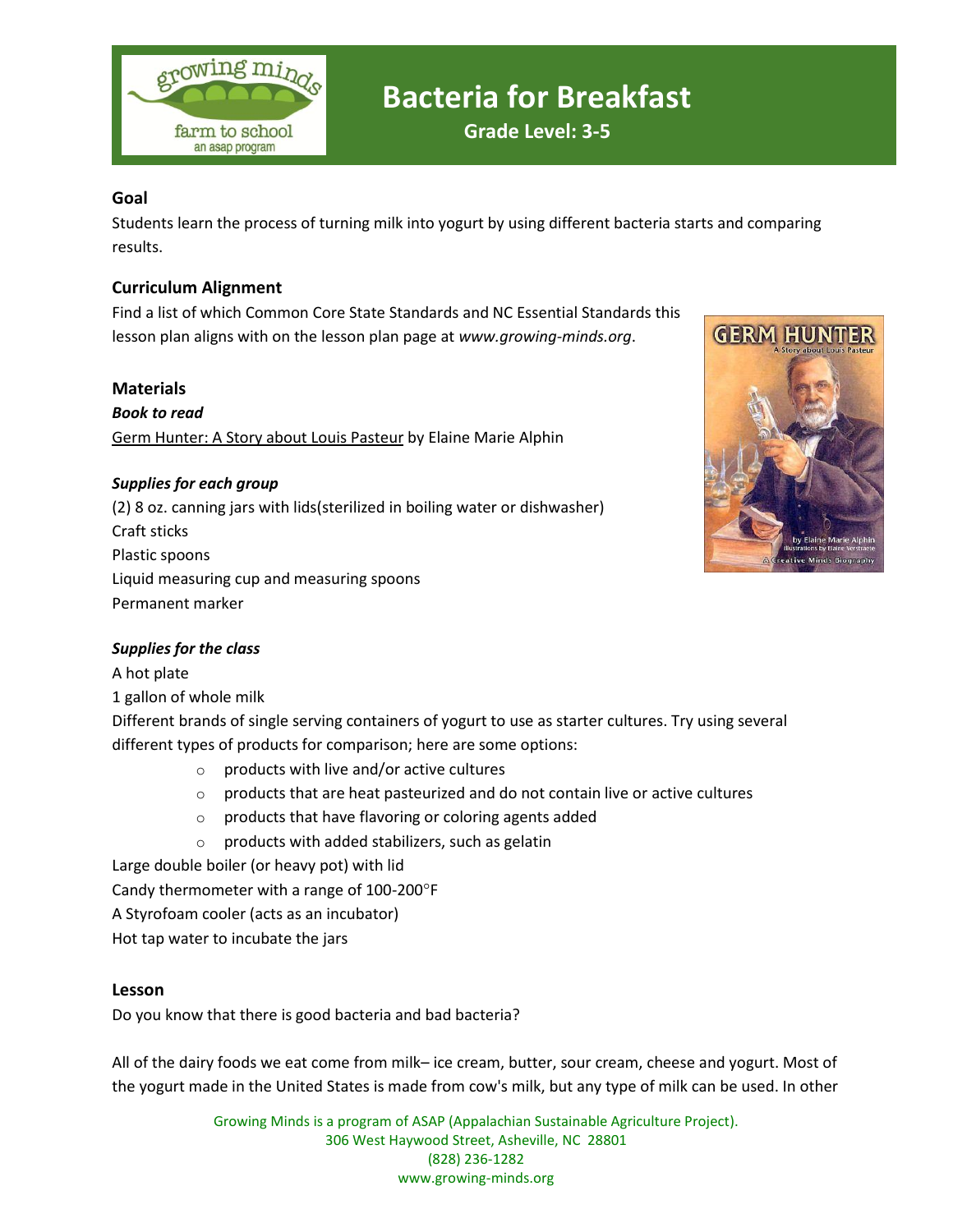

countries, yogurt is made from the milk of water buffalo, sheep, goats, horses or yak. Had any yak yogurt lately?

Yogurt is a thick, custard- or pudding-like food that is made with the help of microorganisms called<br>bacteria that grow in milk... Don't worry: these are not the kind of bacteria that can make you sick... I bacteria that grow in milk. Don't worry; these are not the kind of bacteria that can make you sick. The bacteria in yogurt can actually help you digest your food and keep you healthy. Yogurt also has other healthy ingredients in it like calcium, phosphorus, potassium, and riboflavin.

You find yogurt and other dairy products in the grocery store. But before there were grocery stores, people raised their own animals and made their own yogurt or cheese. Today you will learn how easy it is to turn milk into yogurt.

In this activity you will be creating an environment that encourages bacteria to grow. Since you don't want any old bacteria to grow (just the good yogurt kind) your group will be heating milk to kill any naturally occurring bacteria and then adding a "starter." Your starter will be a scoop of already made yogurt that contains the good bacteria you need grow in the rest of the milk. Each group will use two different starters in order to see what variables make a difference in successful yogurt making.

### **Procedure**

*You will need to start early enough in the day to insure that you have the 3 hours necessary for incubation in step #8.*

- 1. You will heat the milk to 185-195°F in a double boiler, keeping the pot covered to reduce evaporation. You can also use a heavy-bottomed pot, but stir frequently to prevent the milk from sticking to the bottom. Review the dangers of touching the hot plate and hot pans before beginning lesson.
- 2. Once the milk is hot enough, remove it from the hot plate and place the covered pot in a pan of clean, cool water until the stirred milk is very close to  $130^{\circ}$ F.
- 3. While the milk is cooling, have the students prepare their yogurt starters. Ask the students what a starter is and define for them if unknown. They can use craft sticks to taste the starters.
- 4. Have them make predictions and record them in the first two columns of the Yogurt Predictions and Observations Table.
- 5. Have students prepare their experiment. They will decide who will do each step and initial the boxes on their student page.
- 6. Have each group arrange their two (one for each starter) pre-sterilized canning jars and loosen the lids.

Growing Minds is a program of ASAP (Appalachian Sustainable Agriculture Project). 306 West Haywood Street, Asheville, NC 28801 (828) 236-1282 www.growing-minds.org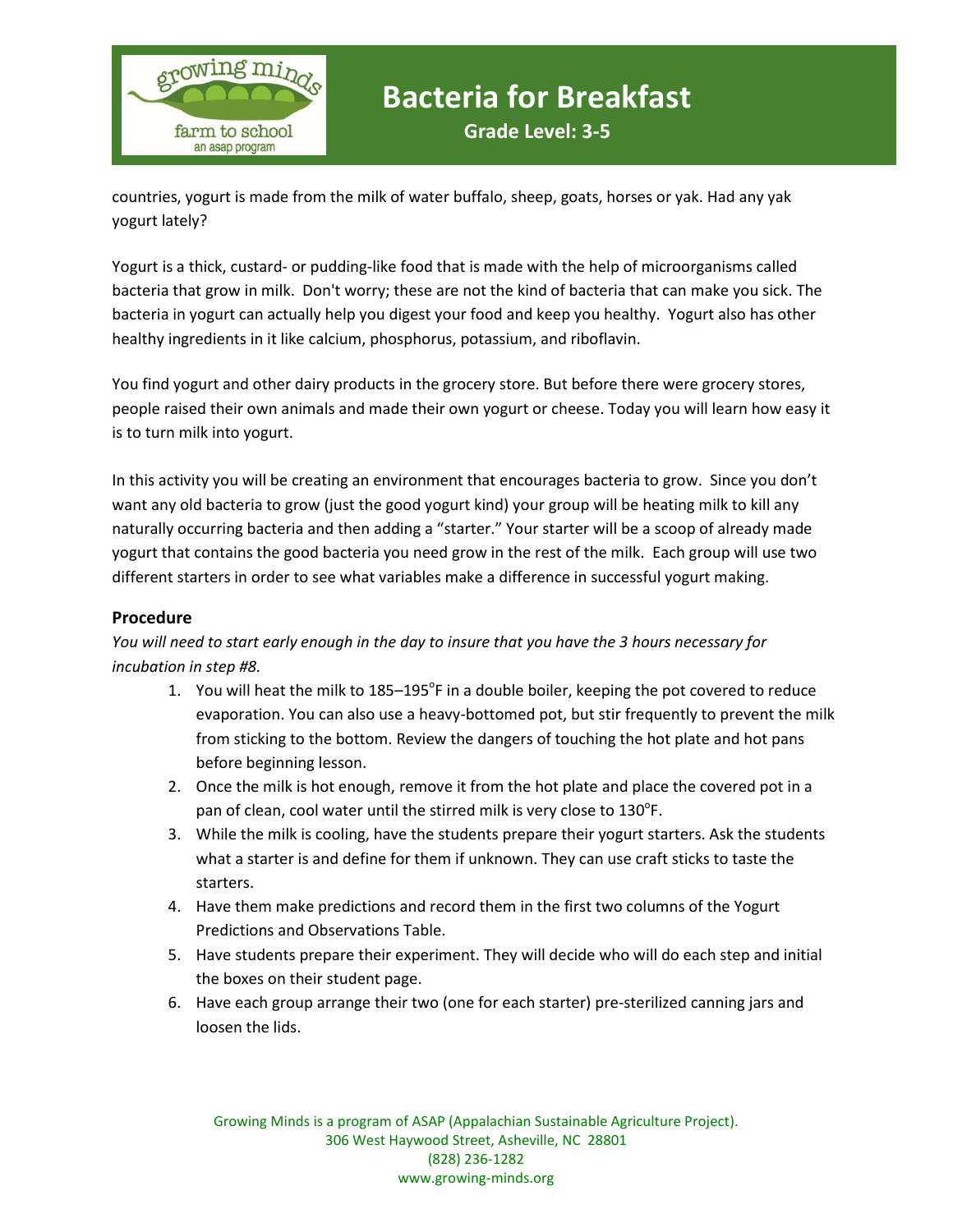

- 7. Each group of students will open the yogurt products they will use as a starter (use at least two different types of yogurt such as organic, no sugar, live cultures, with fruit, or goat) and stir with a clean spoon to be sure it is mixed evenly.
- 8. Students will add one tablespoon of each starter to each jar and label the jar with the brand<br>name using a nermanent marker. Have them fill in the first two columns of the Yogurt name using a permanent marker. Have them fill in the first two columns of the Yogurt Predications and Observations Table.
- 9. After the milk cools to 130°F, it will still be warm to the touch. Again, reinforce safety. Students will carefully pour it into the canning jars filling the jars almost full, with about 1/2 inch from the top. Cover immediately with the sterile lids.
- 10. Students will place filled canning jars in the cooler (or incubator), add enough 122 $^{\circ}$ F water so that jars are surrounded, but the water is well below the lid rims. Discuss with your students what an incubator is and its purpose.
- 11. Do not disturb the yogurt and it will be finished in 3 hours, provided the temperature does not drop below 104°F. Refrigerate overnight.
- 12. The next day, students will open and examine each yogurt. Did the product gel? Is it firm or runny? Does it smell good or bad?
- 13. Once the yogurt is complete, have students taste it. They should then fill in the rest of their Yogurt Predications and Observations Table and answer the questions.
- 14. As a class, share your results and discuss why results differed.

Teacher Tips:

- Sanitize all cleaning surfaces and equipment. Have jars sterilized prior to starting.
- Make sure children thoroughly wash their hands.
- Be aware of children with allergies.
- Provide soy yogurt and soy milk for children who are lactose intolerant.
- Have fresh fruit or honey to add to the yogurt when done (for student tasting).

Extension ideas:

- Have the class test the effects of preservatives.
- Have the class test whether the amount of starter used in the culture makes a better product. Is it better to use more or less? Does it take a longer or shorter time?
- Have the class test which kind of milk works best. Try using whole, 2%, and skim milk. Also try using alternative products to cows' milk: can you use goat milk, Lactaid, or soy milk?
- Invite a farmer in to your classroom to discuss raising cows for milk.